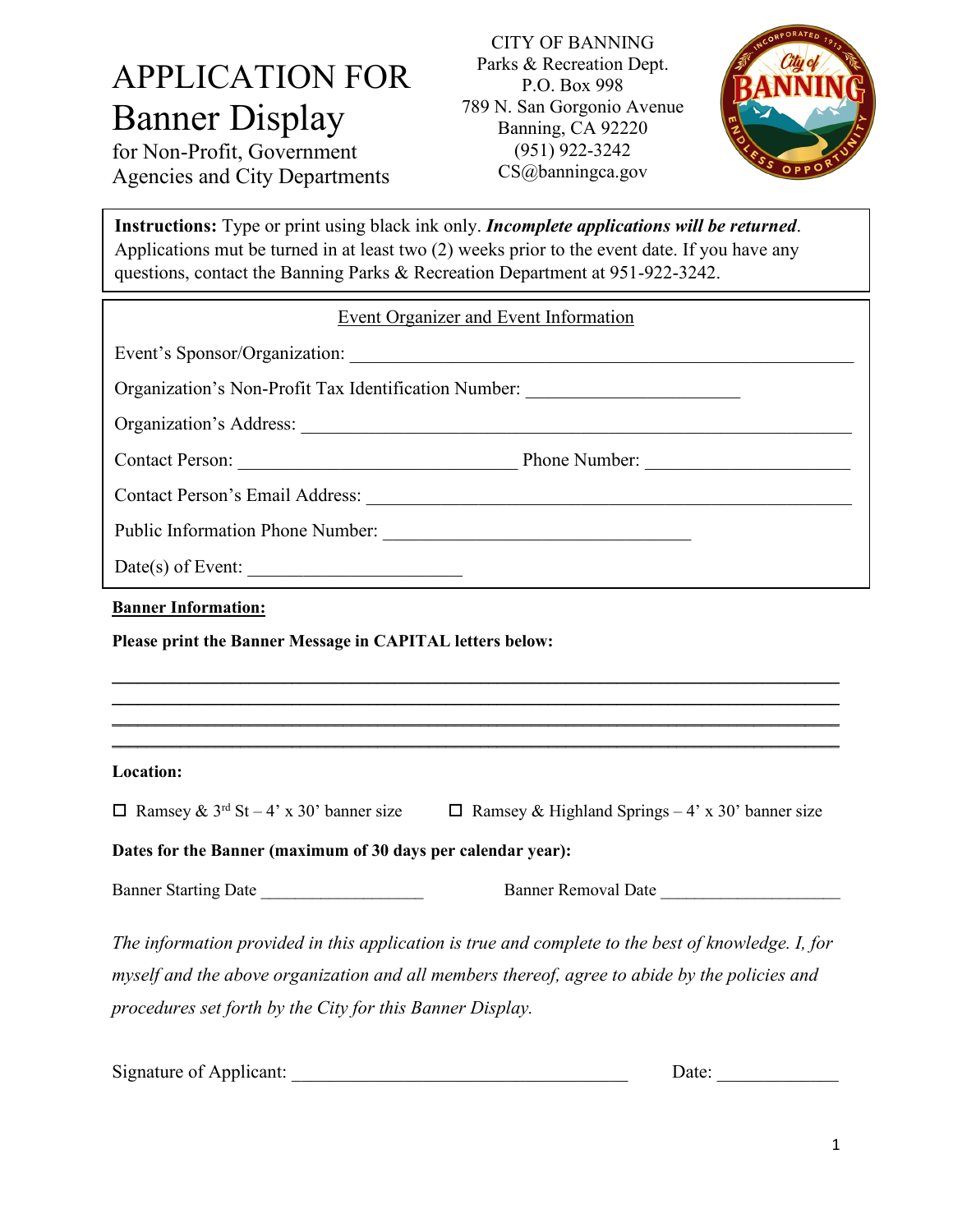### City of Banning Application for BANNER DISPLAY Banner Display Permit #

Please attach the following information to this application and return to [CS@banningca.gov](mailto:CS@banningca.gov) or 789 N. San Gorgonio Ave. Banning CA, 92220:

- **Certificate of Insurance**
- **Copy of 501(c)(3) Document**
- **Additional Information as needed**

## Banner Specifications & Special Instructions

#### Banner Specifications

- 1. Material: Banners must be made of strong and sturdy material; cotton, canvas, or acrylic or other fabric with equivalent strength.
- 2. Size: See specifications for requested location
- 3. Material shall have continuous double-hem on all seams.
- 4. Minimum of one (1) "U" shaped slits or air passage openings shall be provided for every five (5) feet of banner.
- 5. Banner shall have brass grommet holes at each corner and around each side at a maximum of 24" intervals all the way around.

#### Special Instructions

- 1. Banners will be hung no more than 30 days in one calendar year.
- 2. Non-Profit Organizations wishing to have a banner hung will need to provide a copy of their 501c3 document for application approval.
- 3. The applicant shall provide the City with proof of liability insurance.
- 4. Banners will be brought to the office of the Electric Department located at 176 E. Lincoln, Banning, Ca, 92220. The Electric office is open 7 am to 4 pm Monday thru Thursday.
- 5. Banners will be brought no earlier than five working days and no later than two working days prior to scheduled hanging date.
- 6. Banners shall be picked up at the office of the Electric Department within  $Five(5)$  working days after being taken down or will be disposed of accordingly.
- 7. The City of Banning is not responsible for lost or damaged banners.

#### Special Note

All banner requests will be granted on a first come first served basis. City of Banning and its partners will have priority for placement of banners. All conflicts arising over simultaneous requests of banners at the same location shall be resolved by the Parks and Recreation Department Management.